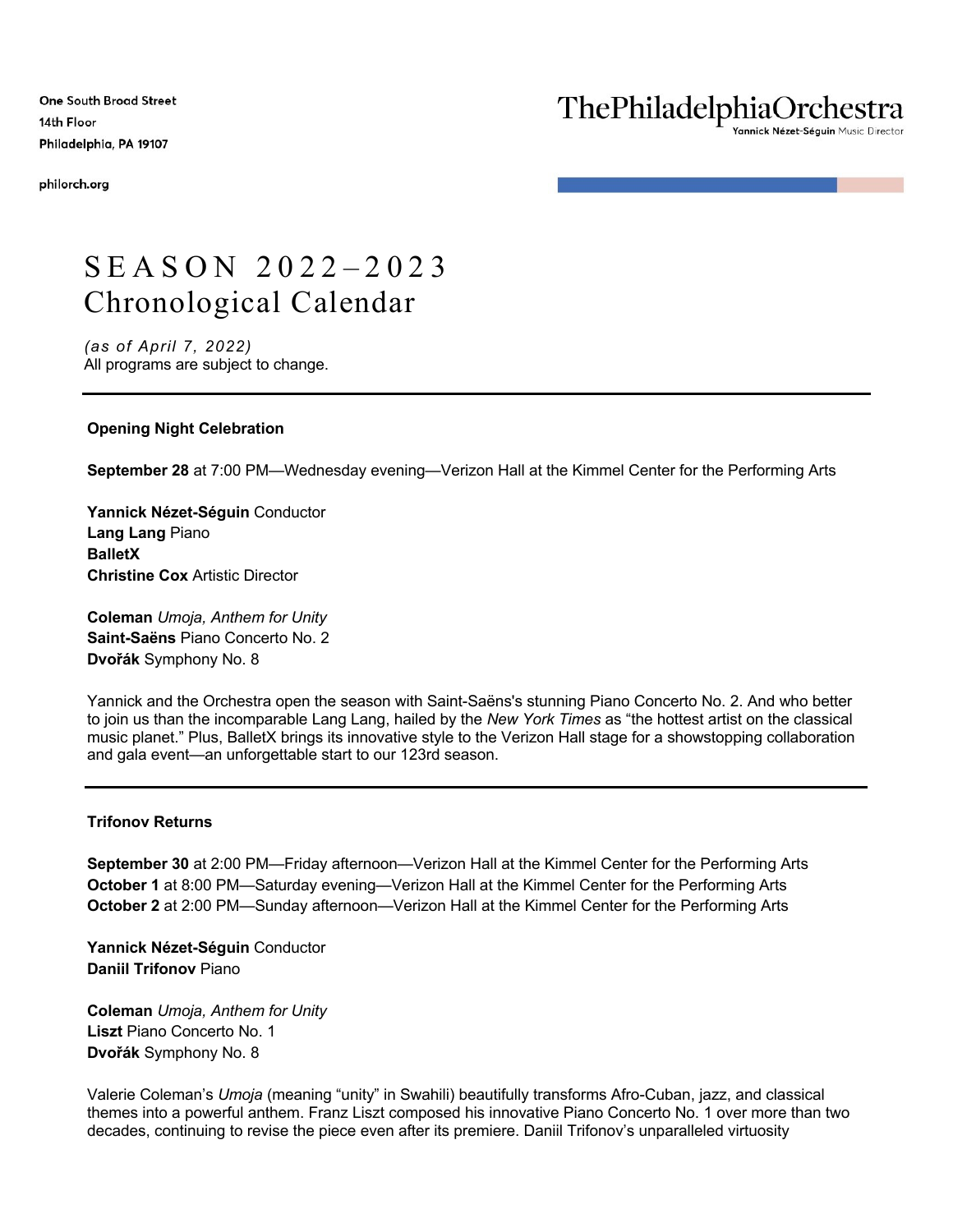demonstrates why Liszt's work has stood the test of time. Dvořák's Eighth Symphony concludes the concert on an optimistic note, brimming with vibrant melodies and evocations of the Bohemian countryside.

## **Rachmaninoff's The Bells**

**October 6** at 7:30 PM—Thursday evening—Verizon Hall at the Kimmel Center for the Performing Arts **October 7** at 2:00 PM—Friday afternoon—Verizon Hall at the Kimmel Center for the Performing Arts **October 8** at 8:00 PM—Saturday evening—Verizon Hall at the Kimmel Center for the Performing Arts **October 9** at 2:00 PM—Sunday afternoon—Verizon Hall at the Kimmel Center for the Performing Arts

**Yannick Nézet-Séguin** Conductor **Randall Goosby** Violin—PHILADELPHIA ORCHESTRA SUBSCRIPTION DEBUT **Philadelphia Symphonic Choir Joe Miller** Director

**Ravel** *La Valse*

**Price** Violin Concerto No. 1 (Thursday and Friday)—FIRST PHILADELPHIA ORCHESTRA PERFORMANCES **Price** Violin Concerto No. 2 (Saturday and Sunday)—FIRST PHILADELPHIA ORCHESTRA PERFORMANCES **Rachmaninoff** *The Bells*

"What a gush of euphony voluminously wells" from Rachmaninoff's thrilling work *The Bells*, inspired by Edgar Allan Poe's famous poem. The Philadelphia Symphonic Choir joins Yannick and the Orchestra to present one of Rachmaninoff's most magnificent compositions. Rising star violinist Randall Goosby makes his Philadelphia Orchestra subscription debut with Florence Price's violin concertos, as the Orchestra continues its exploration of her tremendous talent, life, and works. The program opens with Ravel's *La Valse*, described by the composer as a Viennese waltz "mingled with, in my mind, the impression of a fantastic, fatal whirling."

#### **Hilary Hahn Plays Tchaikovsky**

**October 13** at 7:30 PM—Thursday evening—Verizon Hall at the Kimmel Center for the Performing Arts **October 14** at 2:00 PM—Friday afternoon—Verizon Hall at the Kimmel Center for the Performing Arts **October 15** at 8:00 PM—Saturday evening—Verizon Hall at the Kimmel Center for the Performing Arts

**William Eddins** Conductor—PHILADELPHIA ORCHESTRA SUBSCRIPTION DEBUT **Hilary Hahn** Violin

**Perkinson** Sinfonietta No. 1—FIRST PHILADELPHIA ORCHESTRA PERFORMANCES **Debussy** *La Mer* **Tchaikovsky** Violin Concerto

GRAMMY-winning violinist Hilary Hahn, known for her dynamic style, joins conductor William Eddins and the Orchestra for Tchaikovsky's Violin Concerto. The son of a Navy man, Claude Debussy confided to a friend that he was once intended "for the noble career of a sailor and have only deviated from that path thanks to the quirks of fate." Debussy explores a "sincere devotion to the sea" in his wondrous *La Mer*. Opening the program, the innovative American composer Coleridge-Taylor Perkinson's Sinfonietta No. 1.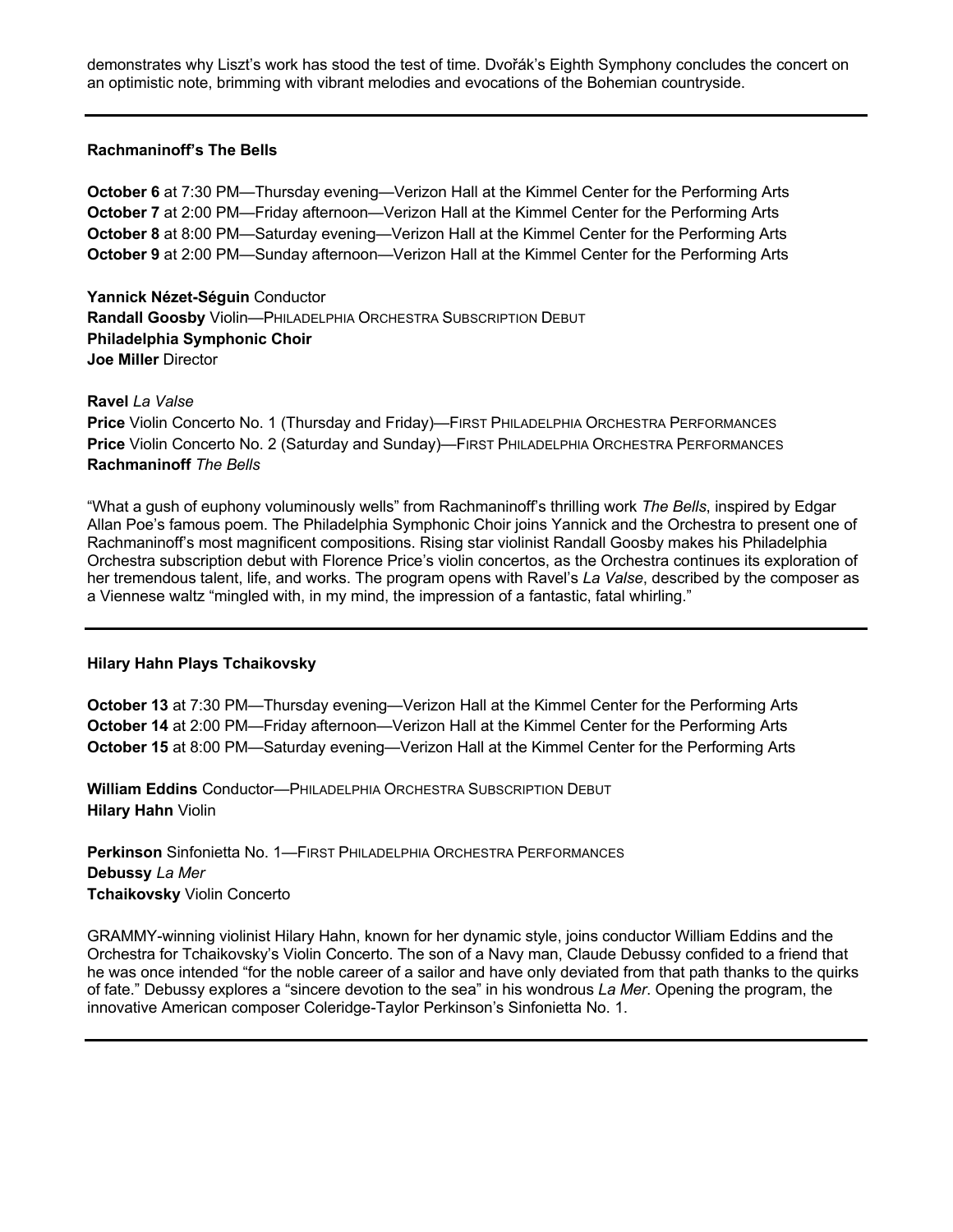## **Family Concert: Prokofiev's Peter and the Wolf**

**October 15** at 11:30 AM—Saturday morning—Verizon Hall at the Kimmel Center for the Performing Arts

**Lina Gonzalez-Granados** Conductor **Michael Boudewyns** Narrator

Program to include: **Prokofiev** *Peter and the Wolf*

Sergei Prokofiev's timeless *Peter and the Wolf* has delighted young listeners for generations, while offering the perfect introduction to instruments of the orchestra. This imaginative piece tells the story of a boy's adventures in nature with each character seamlessly portrayed by different instruments. You'll hear young Peter in the sound of the strings, his grandfather in the bassoon, the wolf through the sound of horns, and more. Narrator Michael Boudewyns returns for this family performance guaranteed to charm listeners of all ages.

## **Mozart's Requiem**

**October 20** at 7:30 PM—Thursday evening—Verizon Hall at the Kimmel Center for the Performing Arts **October 21** at 2:00 PM—Friday afternoon—Verizon Hall at the Kimmel Center for the Performing Arts **October 22** at 8:00 PM—Saturday evening—Verizon Hall at the Kimmel Center for the Performing Arts **October 23** at 2:00 PM—Sunday afternoon—Verizon Hall at the Kimmel Center for the Performing Arts

**Nathalie Stutzmann** Conductor **Philadelphia Symphonic Choir Joe Miller** Director

**Purrington** *Words for Departure*—FIRST PHILADELPHIA ORCHESTRA PERFORMANCES—PHILADELPHIA ORCHESTRA **COMMISSION Schoenberg** *Transfigured Night* **Mozart** Requiem

Shrouded in mystery and steeped in popular culture, Mozart's Requiem is nothing short of breathtaking. Principal Guest Conductor Nathalie Stutzmann brings this unfinished masterpiece to life with all of the grandeur Mozart intended. Hilary Purrington reflects on relationships in our changing world with the Philadelphia premiere of *Words for Departure*, a choral work featuring the poetry of Louise Bogan. Also on the program: Arnold Schoenberg's passionate *Transfigured Night*.

# **Yannick Conducts Price, Schumann, and Ravel**

**October 27** at 7:30 PM—Thursday evening—Verizon Hall at the Kimmel Center for the Performing Arts **October 29** at 8:00 PM—Saturday evening—Verizon Hall at the Kimmel Center for the Performing Arts **October 30** at 2:00 PM—Sunday afternoon—Verizon Hall at the Kimmel Center for the Performing Arts

**Yannick Nézet-Séguin** Conductor **Beatrice Rana** Piano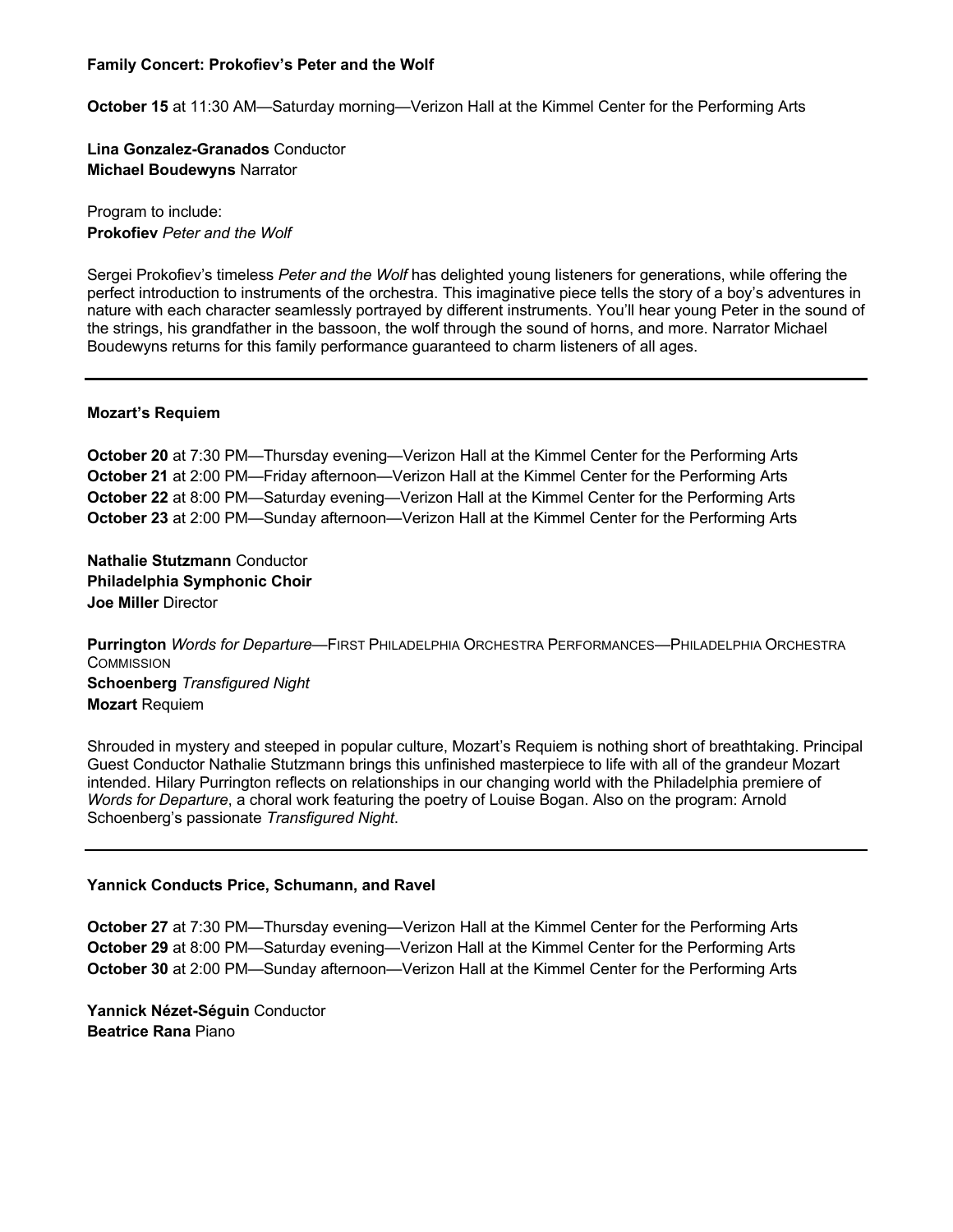**Ravel** *Le Tombeau de Couperin* **Price** Symphony No. 3 **C. Schumann** Piano Concerto—FIRST PHILADELPHIA ORCHESTRA PERFORMANCES **Ravel** *Bolero*

Ravel's *Le Tombeau de Couperin* opens the performance with graceful reflection, dedicated to the composer's friends lost in the First World War. Florence Price composed her Third Symphony amid the Chicago Renaissance, a powerful backdrop for writers and artists like Langston Hughes, Margaret Bonds, and Richard Wright. Price's engaging work reflects her growth as a composer. Clara Schumann completed her imaginative Piano Concerto when she was about to turn 16. The virtuosic passages sparkle in the hands of soloist Beatrice Rana. Ravel's *Bolero*, an audience favorite, closes the performance with a brief spotlight on every instrument of the Orchestra.

#### **Tchaikovsky's Symphony No. 4**

**November 5** at 8:00 PM—Saturday evening—Verizon Hall at the Kimmel Center for the Performing Arts **November 6** at 2:00 PM—Sunday afternoon—Verizon Hall at the Kimmel Center for the Performing Arts

**Tugan Sokhiev** Conductor **Lukas Geniušas** Piano—PHILADELPHIA ORCHESTRA DEBUT

**Prokofiev** Piano Concerto No. 1 **Tchaikovsky** Symphony No. 4

The internationally revered Tugan Sokhiev leads the Orchestra in this unforgettable performance of Prokofiev and Tchaikovsky. Composed when he was still a student, Prokofiev's First Piano Concerto wowed audiences at its 1912 premiere. Pianist Lukas Geniušas's brilliant performance reminds us why the piece remains popular a century later. Tchaikovsky's explosive Fourth Symphony delves into the inescapable influence of fate on humanity. Tchaikovsky concludes his exploration with optimism. Writing about the work, he notes that in spite of fate, "there still is happiness, simple, naïve happiness. Rejoice in the happiness of others—and you can still live."

#### **Bach and Handel**

**November 11** at 2:00 PM—Friday afternoon—Verizon Hall at the Kimmel Center for the Performing Arts **November 12** at 8:00 PM—Saturday evening—Verizon Hall at the Kimmel Center for the Performing Arts **November 13** at 2:00 PM—Sunday afternoon—Verizon Hall at the Kimmel Center for the Performing Arts

**Nicholas McGegan** Conductor **Paul Jacobs** Organ **David Kim** Violin **Jeffrey Khaner** Flute **Olivia Staton** Flute **Philippe Tondre** Oboe

**Rebel** "Le Cahos," from *Les Élémens*—FIRST PHILADELPHIA ORCHESTRA PERFORMANCES **Handel** Organ Concerto in F major ("The Cuckoo and the Nightingale") **Bach** Brandenburg Concertos Nos. 3, 4, and 2

The masterful style of Bach's Brandenburg Concertos challenges both orchestra and audience with their complexity, balanced by the charming melodies that continue to astound and delight more than three centuries after they were written. Handel's imaginative "Cuckoo and the Nightingale" Concerto features celebrated organist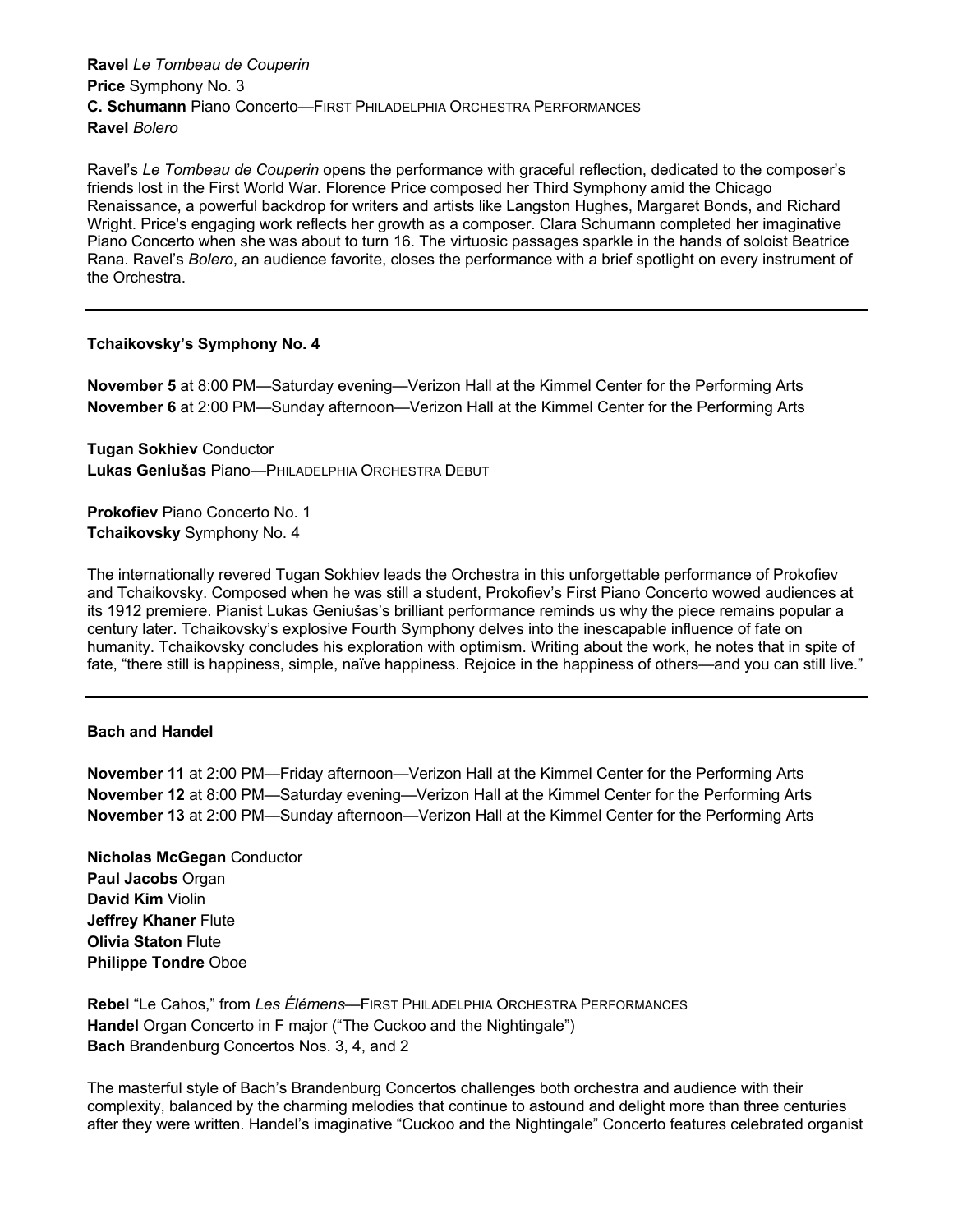Paul Jacobs on the Fred J. Cooper Memorial Organ. Rebel's daring "Le Cahos" from *Les Élémens* opens the program with harmonic exuberance.

#### **Holst's The Planets**

**November 17** at 7:30 PM—Thursday evening—Verizon Hall at the Kimmel Center for the Performing Arts **November 18** at 2:00 PM—Friday afternoon—Verizon Hall at the Kimmel Center for the Performing Arts **November 19** at 8:00 PM—Saturday evening—Verizon Hall at the Kimmel Center for the Performing Arts

**Bramwell Tovey** Conductor **Jennifer Koh** Violin **Women of the Philadelphia Symphonic Choir Joe Miller** Director

**Wagner** Prelude to *Die Meistersinger von Nürnberg* **Young** *Traces,* for violin and orchestra—WORLD PREMIERE—PHILADELPHIA ORCHESTRA CO-COMMISSION **Holst** *The Planets*

Longtime friend of the Orchestra Bramwell Tovey leads this journey into the cosmos, exploring Holst's *The Planets*. Each of the other-worldly scenes offers an enchanting portrayal delving into the human psyche. Experience the ferocity of Mars, the Bringer of War; the jollity of Jupiter; the tranquility of Venus, the Bringer of Peace; the mystical Neptune; and all the rest. The program includes the world premiere of Nina Young's violin concerto, *Traces*.

## **Home Alone**

**November 25** at 7:00 PM—Friday evening—Verizon Hall at the Kimmel Center for the Performing Arts **November 26** at 7:00 PM—Saturday evening—Verizon Hall at the Kimmel Center for the Performing Arts **November 27** at 2:00 PM—Sunday afternoon—Verizon Hall at the Kimmel Center for the Performing Arts

**Constantine Kitsopoulos** Conductor **The Choirs at the College of New Jersey John P. Leonard** Director

**Williams** *Home Alone* (complete with film)

Laugh your way into the holiday season with the help of eight-year-old Kevin McCallister, played by Macaulay Culkin, and a cast of unforgettable characters in this heartwarming family comedy that answers the question: "What could a kid do to us?" Rediscover the magic of your favorite scenes as the Orchestra plays John Williams's Oscar-nominated score.

# **Dvořák's "New World" Symphony**

**December 1** at 7:30 PM—Thursday evening—Verizon Hall at the Kimmel Center for the Performing Arts **December 2** at 2:00 PM—Friday afternoon—Verizon Hall at the Kimmel Center for the Performing Arts **December 3** at 8:00 PM—Saturday evening—Verizon Hall at the Kimmel Center for the Performing Arts

**Nathalie Stutzmann** Conductor **Ricardo Morales** Clarinet **Choong-Jin Chang** Viola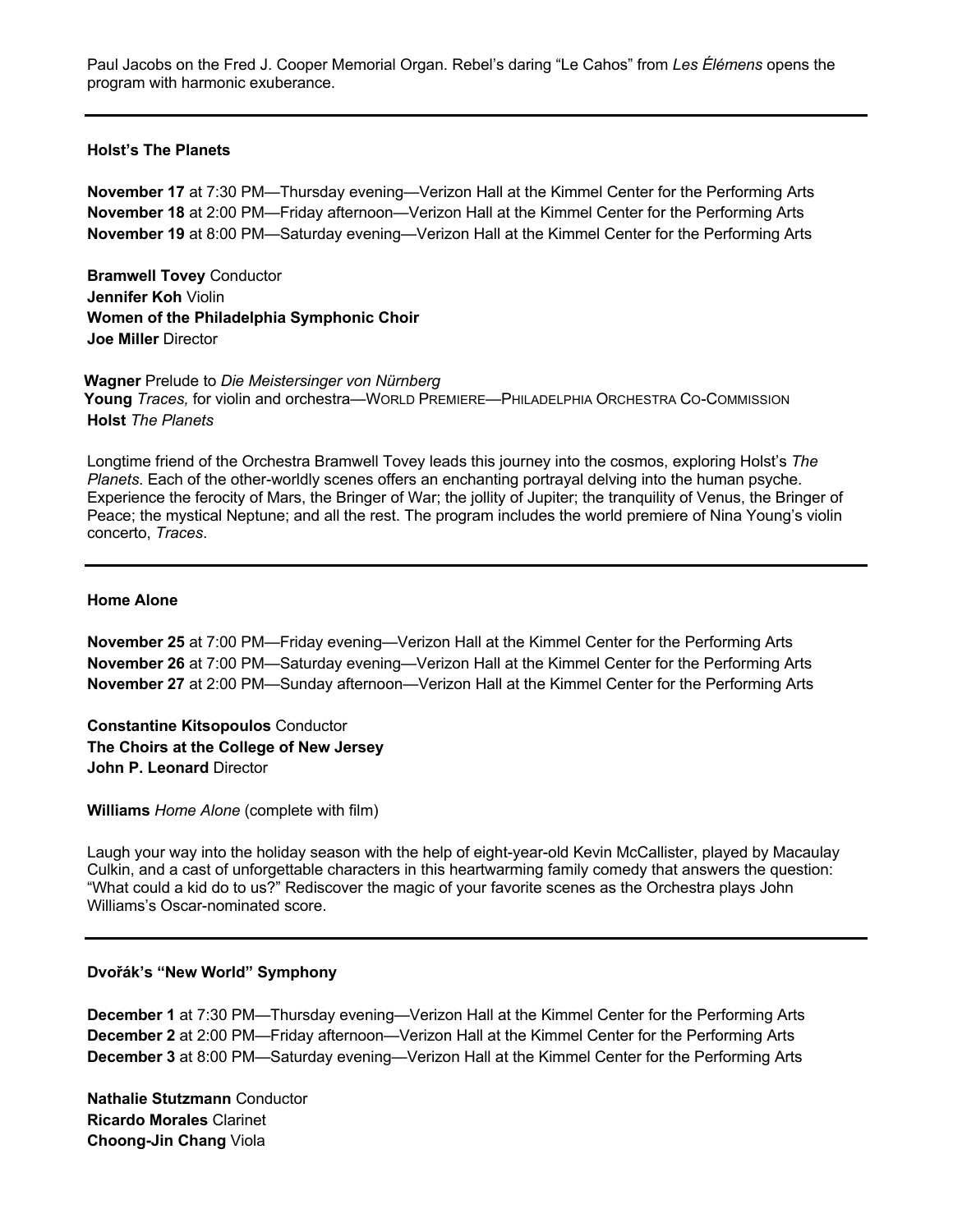# **Bruch** Concerto for Clarinet and Viola **Dvořák** Symphony No. 9 ("From the New World")

Dvořák's captivating Symphony No. 9 ("From the New World") delights audiences with its majestic fanfares, rich harmonies, and brilliant melodies. Principal Clarinet Ricardo Morales and Principal Viola Choong-Jin Chang take center stage with harmonious virtuosity in Bruch's Concerto for Clarinet and Viola. Principal Guest Conductor Nathalie Stutzmann leads this performance celebrating the rich harmonies of the Orchestra.

## **Mahler's Symphony No. 4**

**December 8** at 7:30 PM—Thursday evening—Verizon Hall at the Kimmel Center for the Performing Arts **December 9** at 2:00 PM—Friday afternoon—Verizon Hall at the Kimmel Center for the Performing Arts **December 10** at 8:00 PM—Saturday evening—Verizon Hall at the Kimmel Center for the Performing Arts

**Yannick Nézet-Séguin** Conductor **Sheku Kanneh-Mason** Cello—PHILADELPHIA ORCHESTRA DEBUT **Pretty Yende** Soprano

**Xi** *Ensō*—World PREMIERE—PHILADELPHIA ORCHESTRA COMMISSION **Haydn** Cello Concerto in D major **Mahler** Symphony No. 4

Inspired by a child's idea of heaven, Gustav Mahler composed "The Heavenly Life," which became the foundation of his celestial Fourth Symphony. Soprano Pretty Yende's tremendous talent soars in one of Mahler's best-loved works. Wang Xi's *Ensō*, named for a sacred Buddhist symbol meaning circle, considers the flow and togetherness of nature and people.

# **Family Concert: Children's Holiday Spectacular**

**December 10** at 11:30 AM—Saturday morning—Verizon Hall at the Kimmel Center for the Performing Arts

#### **Aram Demirjian** Conductor

Join us for a joyful holiday celebration filled with sing-alongs, your favorite sounds of the season, and special guests. Listen closely for sleigh bells—you never know who might pay a special visit to Verizon Hall!

#### **Messiah**

**December 15** at 7:00 PM—Thursday evening—Verizon Hall at the Kimmel Center for the Performing Arts **December 16** at 7:00 PM—Friday evening—Verizon Hall at the Kimmel Center for the Performing Arts

**Philadelphia Symphonic Choir Joe Miller** Director

#### **Handel** *Messiah*

In 24 days of feverish writing, Handel created his immortal *Messiah*. Join the Orchestra in these holiday presentations of this masterwork in what is certain to be a revelatory performance.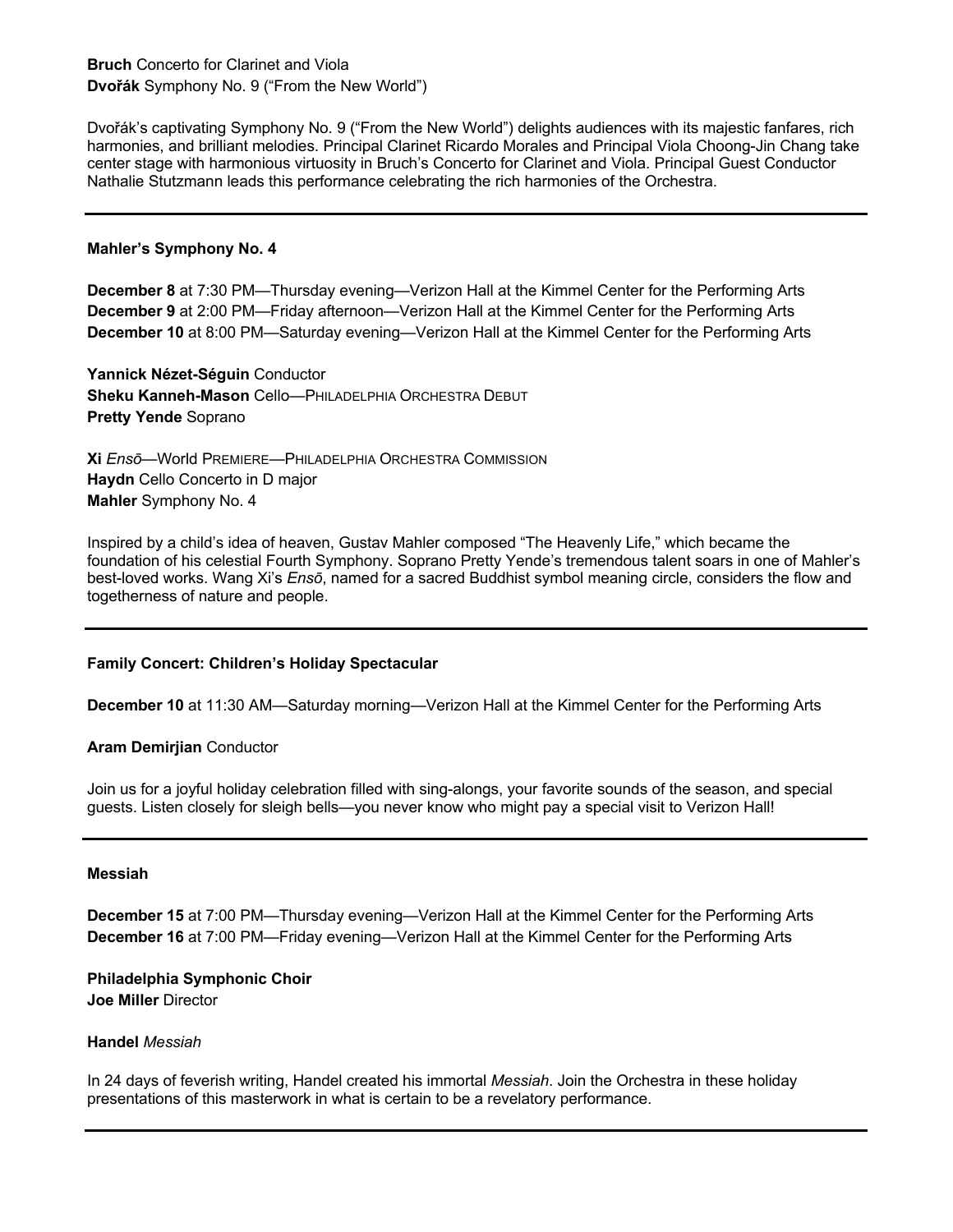## **The Muppet Christmas Carol in Concert**

**December 17** at 7:00 PM—Saturday evening—Verizon Hall at the Kimmel Center for the Performing Arts **December 18** at 2:00 PM—Sunday afternoon—Verizon Hall at the Kimmel Center for the Performing Arts

**Goodman and Williams** *The Muppet Christmas Carol* (complete with film)—FIRST PHILADELPHIA ORCHESTRA **PERFORMANCES** 

Experience Charles Dickens's classic holiday tale as only the Muppets can tell it. Through the magic of Jim Henson Productions, Kermit and the gang help Ebenezer Scrooge, played by actor Michael Caine, find redemption and his Christmas spirit one fateful Christmas Eve. The Orchestra plays the memorable score in this delightful story filled with laughter and song.

# **The Glorious Sound of Christmas**

**December 21** at 7:00 PM—Wednesday evening—Verizon Hall at the Kimmel Center for the Performing Arts **December 22** at 7:00 PM—Thursday evening—Verizon Hall at the Kimmel Center for the Performing Arts **December 23** at 7:00 PM—Friday evening—Verizon Hall at the Kimmel Center for the Performing Arts

**Bramwell Tovey** Conductor **Mendelssohn Chorus of Philadelphia Dominick DiOrio** Artistic Director

Just hear those sleigh bells jingling! Share in the joy of the holiday season with conductor Bramwell Tovey and Your Philadelphia Orchestra! The Glorious Sound of Christmas<sup>®</sup> has been a time-honored tradition for families, friends, and classical music lovers since the iconic recording with Eugene Ormandy and the Orchestra was released in 1962.

#### **New Year's Eve**

**December 31** at 7:00 PM—Saturday evening—Verizon Hall at the Kimmel Center for the Performing Arts

#### **Bramwell Tovey** Conductor

Gifted composer, conductor, and host Bramwell Tovey returns for a New Year's Eve celebration full of audience favorites as we welcome the start of 2023.

## **Lunar New Year**

**January 12** at 7:30 PM—Thursday evening—Verizon Hall at the Kimmel Center for the Performing Arts

Join the Orchestra and special guests to celebrate Lunar New Year! This family-friendly performance features repertoire from the East and the West in honor of the Year of the Rabbit.

#### **Daphnis and Chloé**

**January 13** at 2:00 PM—Friday afternoon—Verizon Hall at the Kimmel Center for the Performing Arts **January 14** at 8:00 PM—Saturday evening—Verizon Hall at the Kimmel Center for the Performing Arts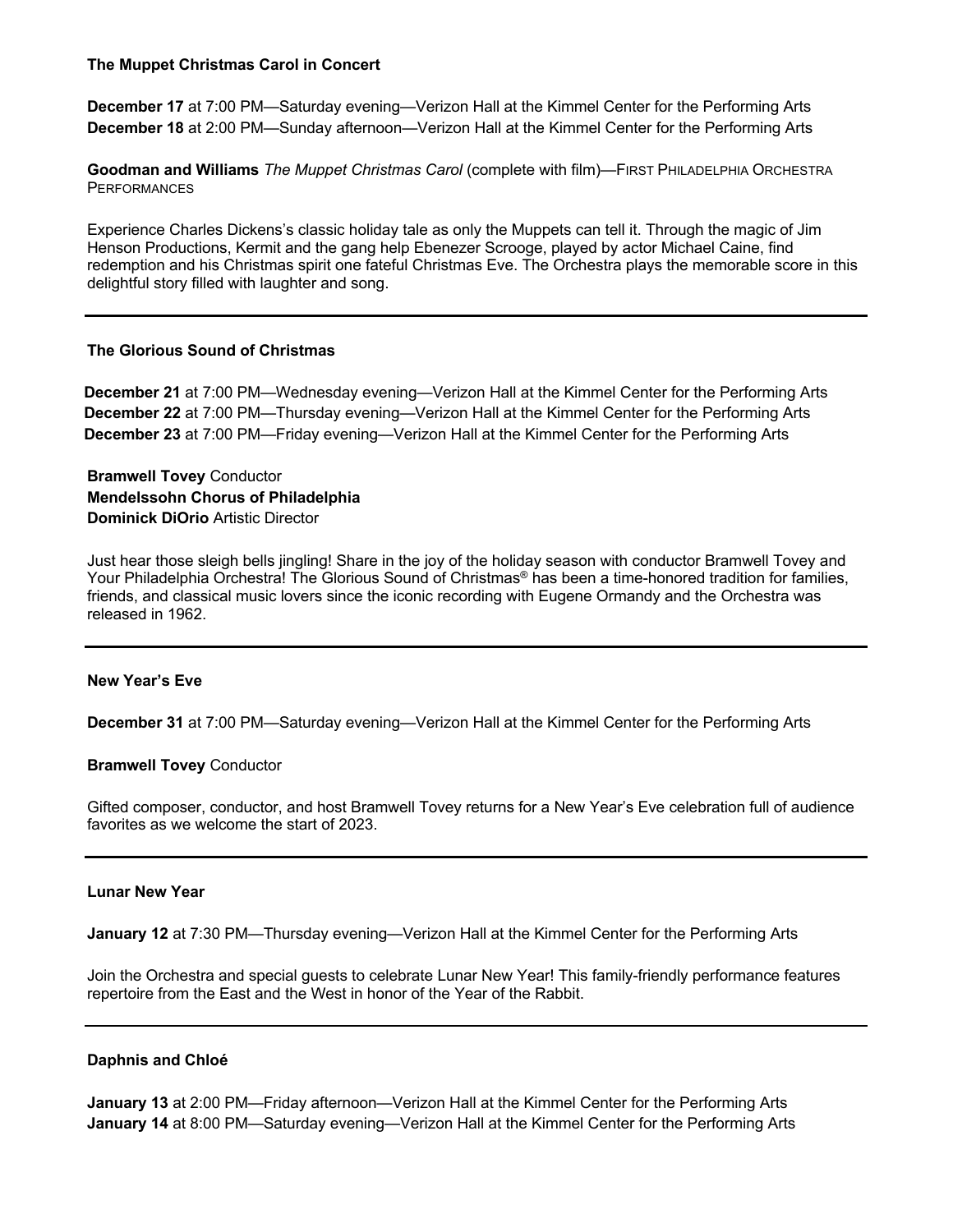**Adams** *Dr. Atomic Symphony*—FIRST PHILADELPHIA ORCHESTRA PERFORMANCES **Sibelius** Violin Concerto **Ravel** Suite No. 2 from *Daphnis and Chloé*

Ravel colorfully interprets the ancient Greek myth of Daphnis and Chloé, originally scored for a ballet. As an orchestral work, the Suite No. 2 dazzles the listener with its whirling intensity, capturing the story's most jubilant scenes. John Adams's *Dr. Atomic Symphony* explores the troubled consciousness of Dr. J. Robert Oppenheimer as he helped to develop the atomic bomb. This explosive program includes Sibelius's Violin Concerto, featuring the virtuosic style of Augustin Hadelich.

# **Brahms's Piano Concerto No. 2**

**January 19** at 7:30 PM—Thursday evening—Verizon Hall at the Kimmel Center for the Performing Arts **January 20** at 2:00 PM—Friday afternoon—Verizon Hall at the Kimmel Center for the Performing Arts **January 21** at 8:00 PM—Saturday evening—Verizon Hall at the Kimmel Center for the Performing Arts

**Yannick Nézet-Séguin** Conductor **Seong-Jin Cho** Piano

**Farrenc** Symphony No. 3—FIRST PHILADELPHIA ORCHESTRA PERFORMANCES **Brahms** Piano Concerto No. 2

Brahms's Second Piano Concerto is a dramatic tour de force, demanding virtuosic talent from the soloist and the orchestra with its showstopping cadenza and triumphant finale. Hailed by the *Telegraph* as "unequivocally brilliant," celebrated pianist Seong-Jin Cho brings new energy to the piece. Perhaps the greatest overlooked composer of her day, Louise Farrenc wowed her contemporaries in 19th-century Paris with her inspired compositions. Her melodic Third Symphony showcases her tremendous talent.

# **Rachmaninoff 150 featuring Yuja Wang**

**January 26** at 7:30 PM—Thursday evening—Verizon Hall at the Kimmel Center for the Performing Arts **January 27** at 8:00 PM—Friday evening—Verizon Hall at the Kimmel Center for the Performing Arts **February 4** at 8:00 PM—Saturday evening—Verizon Hall at the Kimmel Center for the Performing Arts **February 5** at 2:00 PM—Sunday afternoon—Verizon Hall at the Kimmel Center for the Performing Arts

**Yannick Nézet-Séguin** Conductor **Yuja Wang** Piano

**Rachmaninoff** Piano Concertos Nos. 2 and 1 (Thursday and Saturday) **Rachmaninoff** Piano Concertos Nos. 3 and 4 (Friday and Sunday) **Rachmaninoff** Rhapsody on a Theme of Paganini

Yuja Wang brings her electrifying style to the Orchestra stage for two must-see performances of Rachmaninoff's piano concertos in a celebration of his 150th birthday. The Philadelphia Orchestra premiered the Piano Concerto No. 4 in March 1927 with the composer as soloist. A decade later, the Academy and Carnegie Hall hosted a 1939 Rachmaninoff Cycle featuring the composer at the piano and on the podium, one of the outstanding musical events of all time.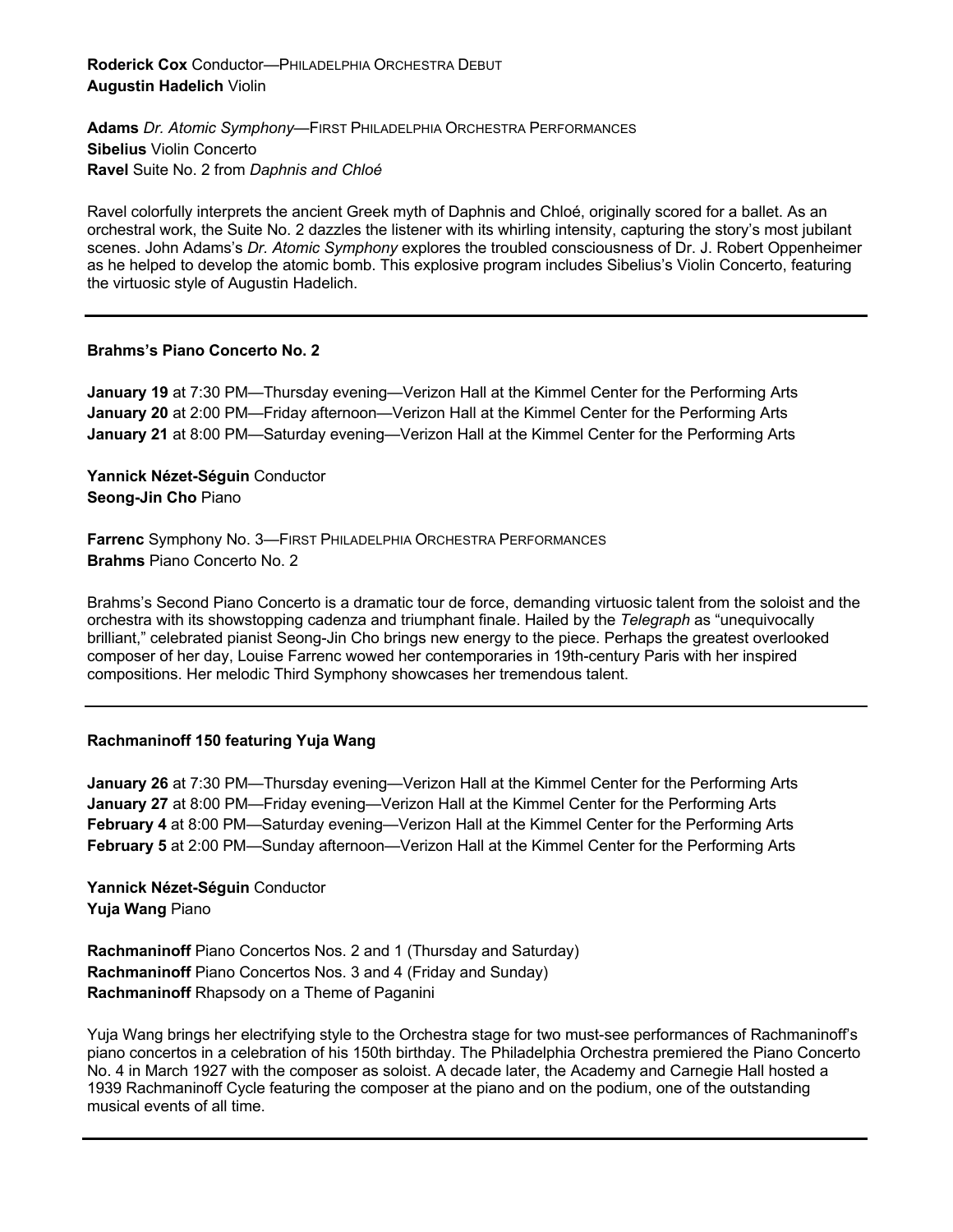## **Yannick Leads Schumann and Dawson**

**February 2** at 7:30 PM—Thursday evening—Verizon Hall at the Kimmel Center for the Performing Arts **February 3** at 2:00 PM—Friday afternoon—Verizon Hall at the Kimmel Center for the Performing Arts

**Yannick Nézet-Séguin** Conductor **Tony Siqi Yun** Piano—PHILADELPHIA ORCHESTRA SUBSCRIPTION DEBUT

**R. Schumann** Piano Concerto **Dawson** *Negro Folk Symphony*

In 1934 legendary conductor Leopold Stokowski and The Philadelphia Orchestra brought audiences to their feet with the world premiere of William Dawson's sensational *Negro Folk Symphony*. Inspired by traditional spirituals, Dawson's emotionally charged symphony is a striking departure from the European symphonic form. Robert Schumann's Piano Concerto builds a symphonic harmony between soloist and orchestra that is both surprising and satisfying. Pianist Tony Siqi Yun brings his poetic style to one of Schumann's most popular works.

## **Shaham Plays Brahms**

**February 9** at 7:30 PM—Thursday evening—Verizon Hall at the Kimmel Center for the Performing Arts **February 10** at 2:00 PM—Friday afternoon—Verizon Hall at the Kimmel Center for the Performing Arts **February 11** at 8:00 PM—Saturday evening—Verizon Hall at the Kimmel Center for the Performing Arts

**Nathalie Stutzmann** Conductor **Gil Shaham** Violin

**Brahms** Violin Concerto **Brahms** Symphony No. 1

Celebrated violinist Gil Shaham plays Brahms's lyrical Violin Concerto. Composed in the serenity of an Austrian lakeside resort, the work came to life in a place Brahms found so brimming with melodies that he said you had to take care not to step on them. Brahms began his career in Beethoven's shadow, shouldering the world's expectations of what would come next for classical music. His answer was nothing short of extraordinary. When his First Symphony premiered, a friend and critic noted, "[audiences] will immediately recognize it as one of the most distinctive and magnificent works of the symphonic literature."

# **Family Concert: Peer Gynt**

**February 11** at 11:30 AM—Saturday morning—Verizon Hall at the Kimmel Center for the Performing Arts

#### **Enchantment Theatre Company**

Program to include: **Grieg** *Peer Gynt,* incidental music

Journey from the Scandinavian countryside to the Arabian desert to the magical underground kingdom of the trolls with mischievous adventurer Peer Gynt. Fans of Looney Tunes and Tim Burton will recognize Grieg's unforgettable melodies, including "Morning-Mood" and "In the Hall of the Mountain King."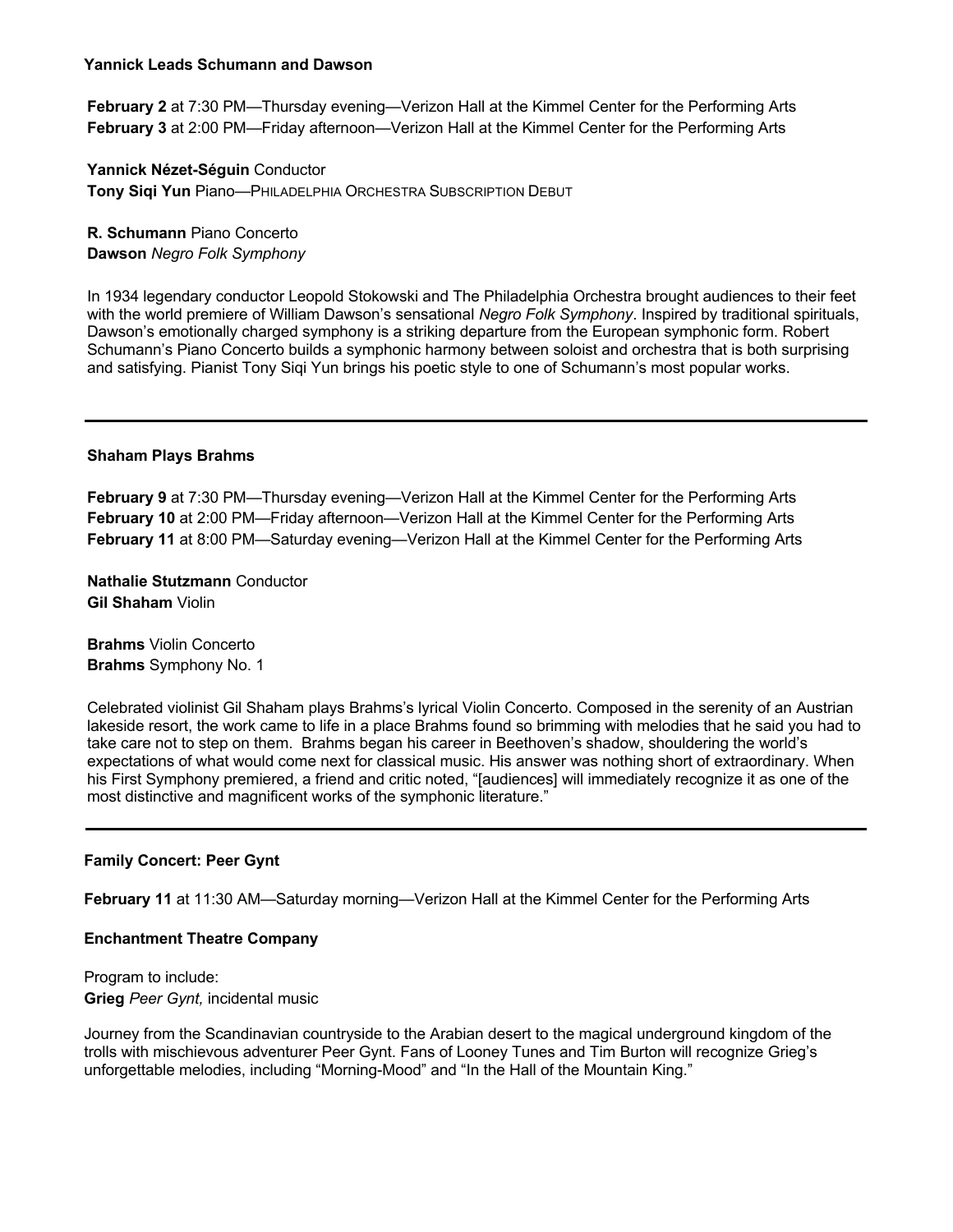#### **Rachmaninoff's Symphony No. 3**

**February 23** at 7:30 PM—Thursday evening—Verizon Hall at the Kimmel Center for the Performing Arts **February 24** at 2:00 PM—Friday afternoon—Verizon Hall at the Kimmel Center for the Performing Arts **February 25** at 8:00 PM—Saturday evening—Verizon Hall at the Kimmel Center for the Performing Arts

**Stéphane Denève** Conductor **Yefim Bronfman** Piano

**Firsova** Piano Concerto—UNITED STATE PREMIERE—PHILADELPHIA ORCHESTRA CO-COMMISSION **Rachmaninoff** Symphony No. 3

Our celebration of the Orchestra's shared history with Sergei Rachmaninoff continues with his poignant Third Symphony, given its world premiere by The Philadelphia Orchestra and Leopold Stokowski in 1936. In it he wedded a distinctive musical style formed over four decades with an idealized sound he kept in his mind of The Philadelphia Orchestra, the ensemble he loved best and worked with the most. The program begins with the United States premiere of Russian composer Elena Firsova's Piano Concerto, masterfully performed by Yefim Bronfman.

#### **Emanuel Ax Plays Mozart**

**March 3** at 2:00 PM—Friday afternoon—Verizon Hall at the Kimmel Center for the Performing Arts **March 4** at 8:00 PM—Saturday evening—Verizon Hall at the Kimmel Center for the Performing Arts **March 5** at 2:00 PM—Sunday afternoon—Verizon Hall at the Kimmel Center for the Performing Arts

**Herbert Blomstedt** Conductor **Emanuel Ax** Piano

**Mozart** Piano Concerto No. 18 **Bruckner** Symphony No. 4 ("Romantic")

The incomparable Emanuel Ax takes center stage for Mozart's Piano Concerto No. 18, a dazzling work Mozart most likely composed for Maria Theresa von Paradis, a composer, singer, and pianist who had been blind since childhood. Bruckner's Fourth Symphony ("Romantic"), one of the composers most popular works, delights audiences with allusions to the days of knights, the sound of hunting horns, and adventures in a sprawling countryside. Conductor Herbert Blomstedt leads this buoyant pairing of performances on the doorstep of springtime in Philadelphia.

# **A Modern Carmen Fantasy**

**March 10** at 8:00 PM—Friday evening—Verizon Hall at the Kimmel Center for the Performing Arts **March 11** at 8:00 PM—Saturday evening—Verizon Hall at the Kimmel Center for the Performing Arts **March 12** at 2:00 PM—Sunday afternoon—Verizon Hall at the Kimmel Center for the Performing Arts

**Kensho Watanabe** Conductor **Brian Sanders' JUNK**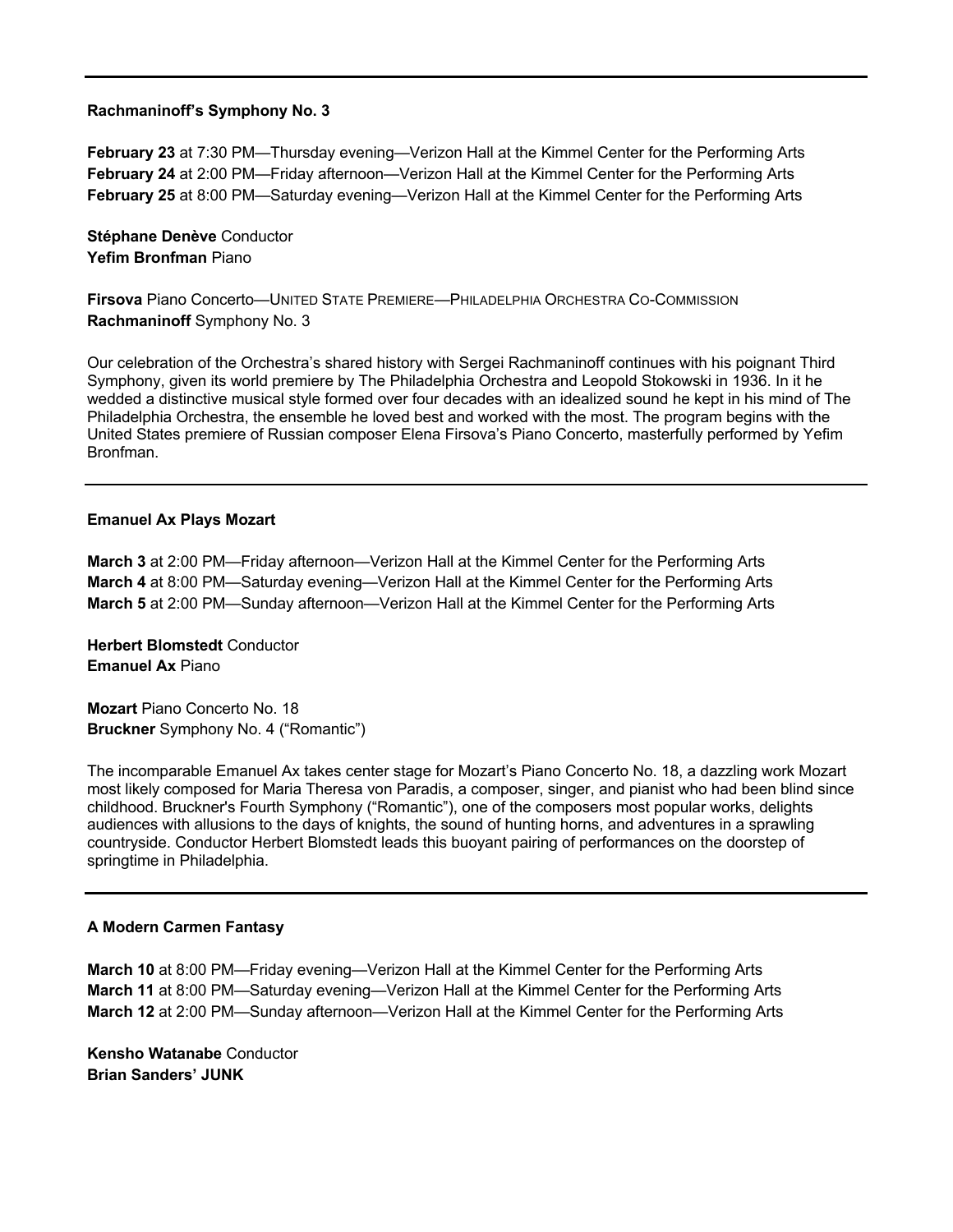**Shchedrin** *Carmen* Suite (after Bizet) **Boulanger** *Of a Sad Evening* **Stravinsky** Suite from *The Firebird*

Experience the great Russian composer Rodion Shchedrin's *Carmen* Suite as never seen before, with the help of the riveting Philadelphia-based dance company Brian Sanders' JUNK. The dance theme continues with Stravinsky's *Firebird* Suite, a colorfully melodic and spectacular score written for the Ballets Russes that made an overnight star of the young composer.

#### **Marvel Studios' Black Panther**

**March 17** at 7:00 PM—Friday evening—Verizon Hall at the Kimmel Center for the Performing Arts **March 18** at 2:00 PM—Saturday afternoon—Verizon Hall at the Kimmel Center for the Performing Arts **March 19** at 2:00 PM—Sunday afternoon—Verizon Hall at the Kimmel Center for the Performing Arts

**Massamba Diop** Talking Drum Soloist—PHILADELPHIA ORCHESTRA DEBUT

**Göransson** *Black Panther* (complete with film)—FIRST PHILADELPHIA ORCHESTRA PERFORMANCES

Released in 2018, *Black Panther* captivated audiences and quickly became a cultural phenomenon. *Rolling Stone* raved, "The film lights up the screen with a full-throttle blast of action and fun. That's to be expected. But what sneaks up and floors you are the film's racial conscience and profound, astonishing beauty." Experience this groundbreaking film while the Orchestra performs Ludwig Göransson's Oscar-winning score and join audiences across the globe in shouting "Wakanda Forever!"

### **Beethoven for Three**

**March 18** at 8:00 PM—Saturday evening—Verizon Hall at the Kimmel Center for the Performing Arts

**Emanuel Ax** Piano **Leonidas Kavakos** Violin **Yo-Yo Ma** Cello

**Beethoven** Piano Trios

World-renowned musicians Emanuel Ax, Leonidas Kavakos, and Yo-Yo Ma unite to perform an evening of Beethoven trios. The group's previous tour and recording of Brahms trios on Sony Classics were met with rave reviews around the world. The *Boston Globe* declared, "At every juncture … it was clear the musicians were of three unique minds, and with that, three unique and brilliant approaches that made for fascinating musical conversations onstage."

*The Philadelphia Orchestra does not appear on this concert.*

#### **Poulenc and Sibelius**

**March 23** at 7:30 PM—Thursday evening—Verizon Hall at the Kimmel Center for the Performing Arts **March 24** at 2:00 PM—Friday afternoon—Verizon Hall at the Kimmel Center for the Performing Arts **March 25** at 8:00 PM—Saturday evening—Verizon Hall at the Kimmel Center for the Performing Arts

**Dalia Stasevska** Conductor—PHILADELPHIA ORCHESTRA DEBUT **Wayne Marshall** Organ—PHILADELPHIA ORCHESTRA DEBUT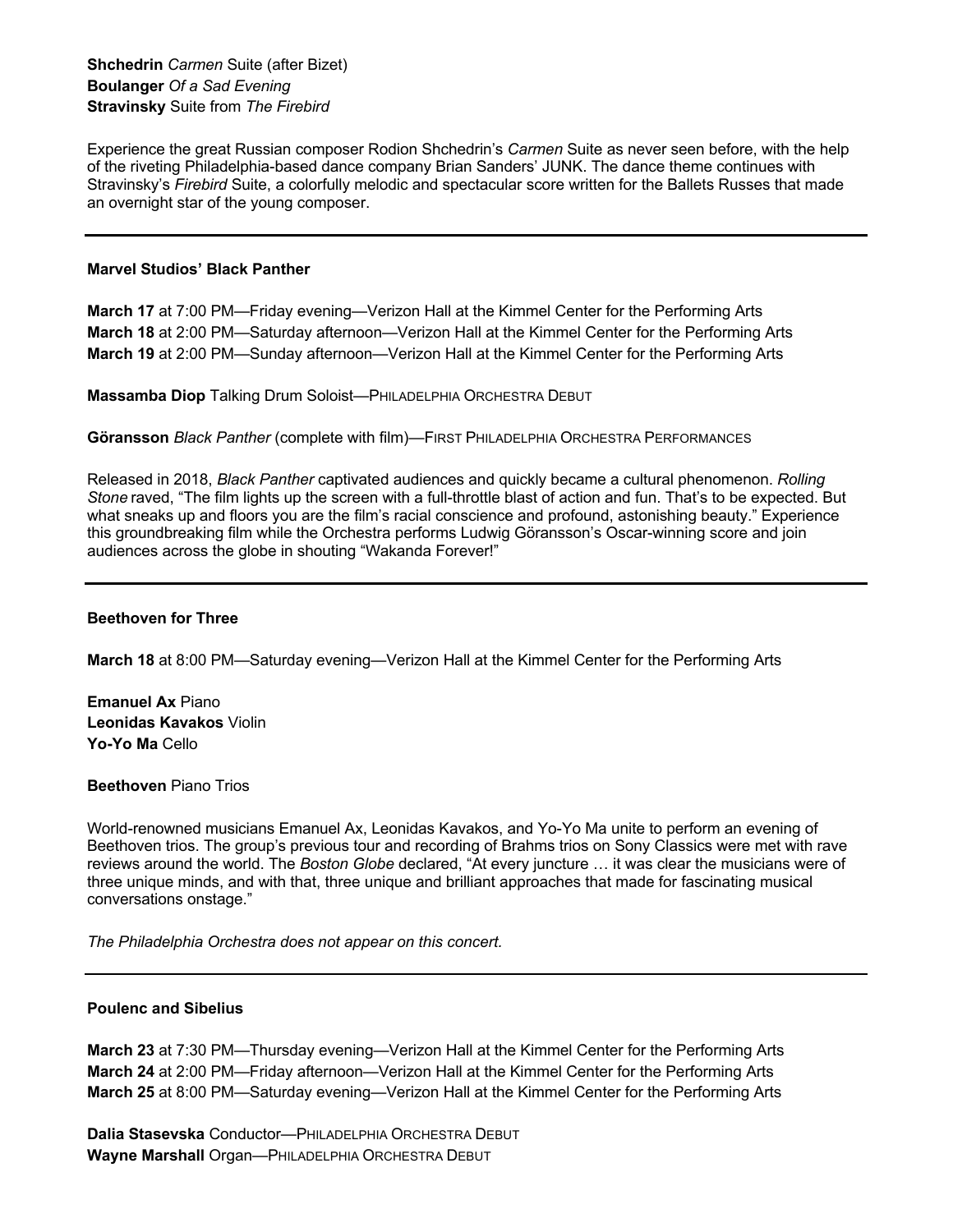**Tarrodi** *Liguria*—FIRST PHILADELPHIA ORCHESTRA PERFORMANCES **Poulenc** Organ Concerto **Sibelius** Symphony No. 5

Sibelius's Fifth surges with life. From its quiet expressive beginnings to the energetic and majestic finale, it's a life-affirming work that will stay with you long after. The renowned British organist Wayne Marshall takes on Poulenc's famous Organ Concerto that starts with earth-shaking chords and manages to balance the sacred and the secular all the way to its bold conclusion.

### **Family Concert: Who Is Florence Price?**

**March 25** at 11:30 AM—Saturday morning—Verizon Hall at the Kimmel Center for the Performing Arts

# **Lina Gonzalez-Granados** Conductor **Students from the Special Music School at Kaufman Music Center**

The Philadelphia Orchestra teams up with Students from the Special Music School at Kaufman Music Center to introduce young listeners and families to Florence Price, the pioneering Black woman composer whose work was tragically overlooked during her lifetime. In a performance named for the students's book, *Who is Florence Price?*, conductor Lina Gonzalez-Granados and the Orchestra explore Price's life, work, and enduring legacy.

## **Blessed Earth**

**March 30** at 7:30 PM—Thursday evening—Verizon Hall at the Kimmel Center for the Performing Arts **April 1** at 8:00 PM—Saturday evening—Verizon Hall at the Kimmel Center for the Performing Arts **April 2** at 2:00 PM—Sunday afternoon—Verizon Hall at the Kimmel Center for the Performing Arts

**Yannick Nézet-Séguin** Conductor **The Crossing**—PHILADELPHIA ORCHESTRA DEBUT **Donald Nally** Artistic Director

**J.L. Adams** *Vespers of the Blessed Earth*—WORLD PREMIERE—PHILADELPHIA ORCHESTRA COMMISSION **Stravinsky** *The Rite of Spring*

*The Rite of Spring*, Igor Stravinsky's vivid reflection on ancient pagan rituals, still astounds more than a century after its riotous Parisian premiere. John Luther Adams's *Vespers of the Blessed Earth* references humanity's impact on the Earth. He told the *Philadelphia Inquirer*, "The music I'm writing now is an expression of grief and faith in the possibility of human redemption." Philadelphia-based choral group the Crossing joins Yannick and the Orchestra for this transformative performance.

# **A Celestial Odyssey**

**April 13** at 7:30 PM—Thursday evening—Verizon Hall at the Kimmel Center for the Performing Arts **April 14** at 2:00 PM—Friday afternoon—Verizon Hall at the Kimmel Center for the Performing Arts **April 16** at 2:00 PM—Sunday afternoon—Verizon Hall at the Kimmel Center for the Performing Arts

**Cristian Măcelaru** Conductor **Aaron Diehl Trio**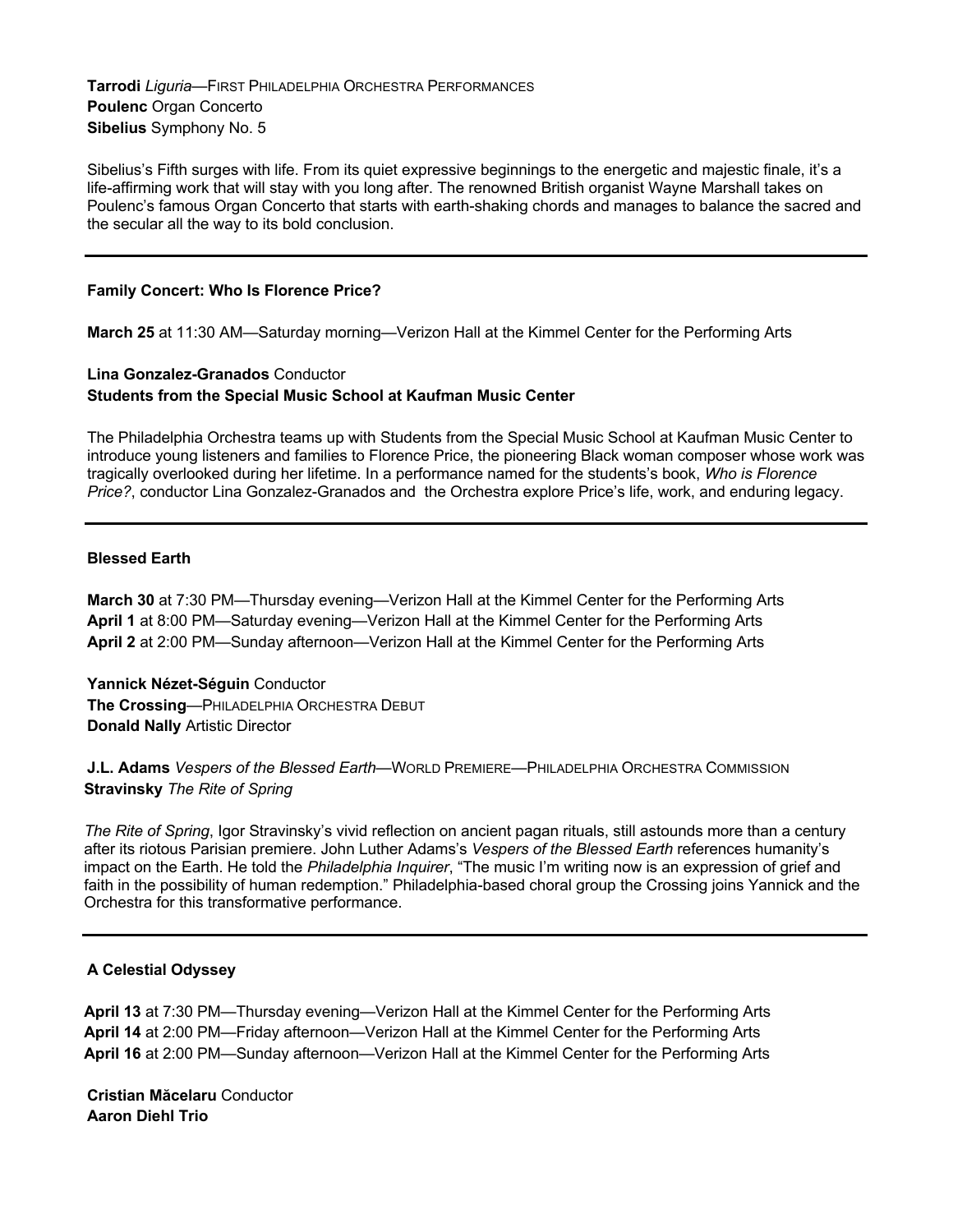**Williams** *Zodiac Suite*—FIRST PHILADELPHIA ORCHESTRA PERFORMANCES **Strauss** *Also sprach Zarathustra*

The iconic introduction to Strauss's *Also sprach Zarathustra*, launched into popular culture in 1968 when it opened the film *2001: A Space Odyssey*, sets the tone for this out-of-this-world performance. Composer and jazz pianist Mary Lou Williams's 1945 release of *Zodiac Suite* propelled her to fame at the pinnacle of the swing movement. Inspired by musicians born under each of the astrological signs, *Zodiac Suite*'s 12 sections dazzle audiences thanks to the tremendous talent of pianist Aaron Diehl and the Aaron Diehl Trio. Conductor Cristian Măcelaru leads the Orchestra in this musical voyage to the outer realms of the galaxy.

## **Beethoven's Symphony No. 3**

**April 20** at 7:30 PM—Thursday evening—Verizon Hall at the Kimmel Center for the Performing Arts

**April 22** at 8:00 PM—Saturday evening—Verizon Hall at the Kimmel Center for the Performing Arts

**Karina Canellakis** Conductor **Inon Barnatan Piano—PHILADELPHIA ORCHESTRA SUBSCRIPTION DEBUT** 

**Perry** Study for Orchestra **Mozart** Piano Concerto No. 24 **Beethoven** Symphony No. 3 ("Eroica")

Beethoven's towering Third Symphony offers a vast ode to heroism, revolution, and freedom. The "Eroica" is considered by many to be the greatest of not just Beethoven's symphonies but the greatest of all time. Hailed by the *New York Times* as "one of the most admired pianists of his generation," Inon Barnatan joins conductor Karina Canellakis and the Orchestra for Mozart's Piano Concerto No. 24. Brooding, poignant themes set this concerto apart from Mozart's others, along with its composition for a large orchestra featuring oboes and clarinets. Opening the program is Julia Perry's brilliantly edgy Study for Orchestra.

#### **Strauss and Mendelssohn**

**April 29** at 8:00 PM—Saturday evening—Verizon Hall at the Kimmel Center for the Performing Arts **April 30** at 2:00 PM—Sunday afternoon—Verizon Hall at the Kimmel Center for the Performing Arts

**Matthias Pintscher** Conductor—PHILADELPHIA ORCHESTRA DEBUT **Philippe Tondre** Oboe

**Webern** *Im Sommerwind* **Strauss** Oboe Concerto **Mendelssohn** Symphony No. 3 ("Scottish")

Principal Oboe Philippe Tondre is featured in Strauss's melodic Oboe Concerto, a stunning example of the oboe's power as a solo instrument. Inspired by a walking tour through the Scottish Highlands, Mendelssohn's Third Symphony ("Scottish") evokes the composer's reflections on the sweeping landscapes of the British Isles. Also on the program: Anton Webern's mystical depiction of nature, *Im Sommerwind*, inspired by Bruno Wille's poem and given its world premiere by The Philadelphia Orchestra and Eugene Ormandy in 1962, nearly 60 years after its composition.